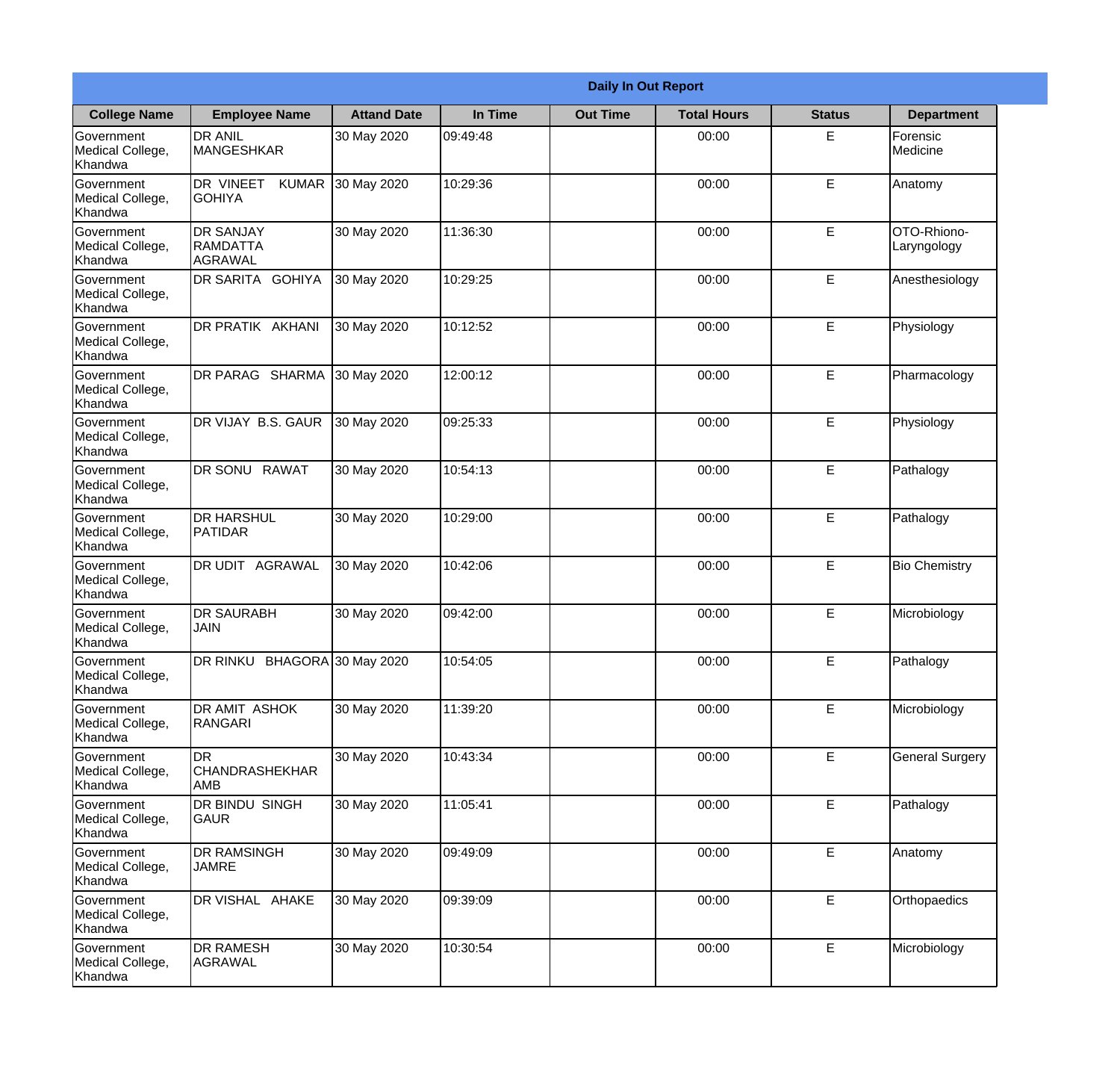| <b>Designation</b>                  | <b>Category</b>     |
|-------------------------------------|---------------------|
| Assistant Professor   Para Clinical |                     |
| Professor                           | <b>Non Clinical</b> |
| Professor                           | Clinical            |
| Professor                           | Clinical            |
| Assistant Professor   Non Clinical  |                     |
| Professor                           | Para Clinical       |
| Associate Professor Non Clinical    |                     |
| Demonstrator/Tutor   Para Clinical  |                     |
| Assistant Professor   Para Clinical |                     |
| Associate Professor Non Clinical    |                     |
| Associate Professor Para Clinical   |                     |
| Assistant Professor   Para Clinical |                     |
| Professor                           | Para Clinical       |
| Assistant Professor   Clinical      |                     |
| Associate Professor Para Clinical   |                     |
| Demonstrator/Tutor   Non Clinical   |                     |
| <b>Assistant Professor</b>          | Clinical            |
| Assistant Professor   Para Clinical |                     |

## **Daily In Out Report**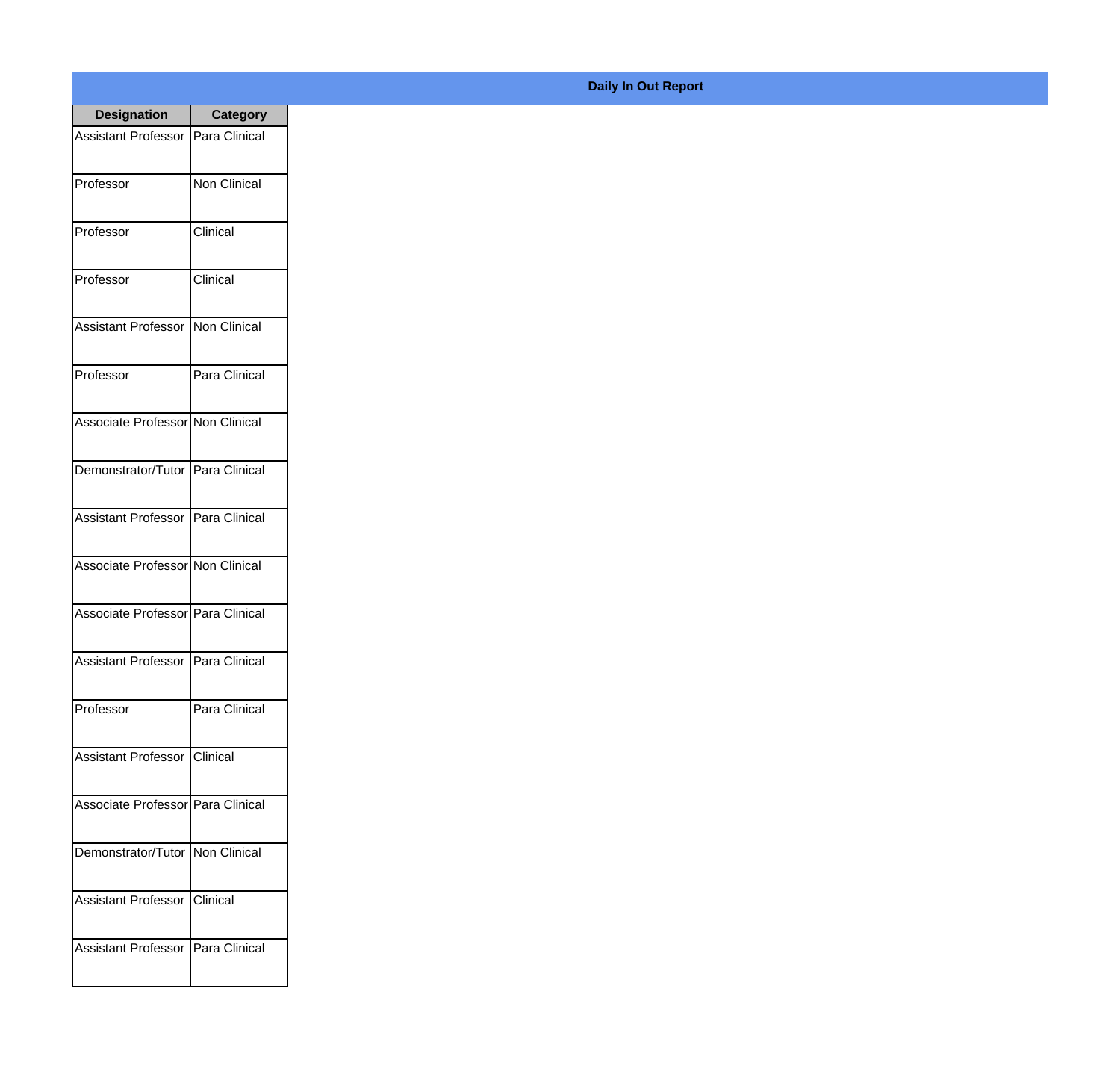|                                                  | <b>Daily In Out Report</b>                     |             |          |  |       |             |                       |
|--------------------------------------------------|------------------------------------------------|-------------|----------|--|-------|-------------|-----------------------|
| <b>Government</b><br>Medical College,<br>Khandwa | <b>DR NAZEEM ISHRAT</b><br><b>SIDDIQUI</b>     | 30 May 2020 | 10:44:12 |  | 00:00 | Е           | Physiology            |
| Government<br>Medical College,<br>Khandwa        | <b>DR DWARKA</b><br><b>PRASAD GOTHRE</b>       | 30 May 2020 | 10:03:30 |  | 00:00 | E           | <b>Bio Chemistry</b>  |
| <b>Government</b><br>Medical College,<br>Khandwa | <b>DR SOURYAKANT</b><br>VARANDANI              | 30 May 2020 | 11:07:03 |  | 00:00 | E           | Community<br>Medicine |
| Government<br>Medical College,<br>Khandwa        | DR RASHMI YADAV                                | 30 May 2020 | 10:31:44 |  | 00:00 | E           | Community<br>Medicine |
| Government<br>Medical College,<br>Khandwa        | DR DURGA AHUJA                                 | 30 May 2020 | 11:06:08 |  | 00:00 | E           | Anatomy               |
| Government<br>Medical College,<br>Khandwa        | DR LEENA PARIHAR                               | 30 May 2020 | 09:27:52 |  | 00:00 | E           | Community<br>Medicine |
| Government<br>Medical College,<br>Khandwa        | <b>MR PIYUSH KUMAR</b><br><b>MISHRA</b>        | 30 May 2020 | 10:48:03 |  | 00:00 | E           | Community<br>Medicine |
| Government<br>Medical College,<br>Khandwa        | DR SACHIN PARMAR 30 May 2020                   |             | 10:08:51 |  | 00:00 | E           | Community<br>Medicine |
| Government<br>Medical College,<br>Khandwa        | DR PRAMILA VERMA 30 May 2020                   |             | 11:33:45 |  | 00:00 | E           | Paediatrics           |
| <b>Government</b><br>Medical College,<br>Khandwa | <b>DR GARIMA</b><br>AGRAWAL<br><b>VARSHNEY</b> | 30 May 2020 | 11:31:07 |  | 00:00 | E           | Paediatrics           |
| Government<br>Medical College,<br>Khandwa        | <b>DR SIDDHARTH</b><br><b>BANODE</b>           | 30 May 2020 | 08:07:14 |  | 00:00 | E           | Pharmacology          |
| Government<br>Medical College,<br>Khandwa        | <b>DR PRIYA KAPOOR</b><br>KAPOOR               | 30 May 2020 | 10:08:41 |  | 00:00 | E           | Pathalogy             |
| Government<br>Medical College,<br>Khandwa        | <b>DR SAPNA</b><br><b>MAHESHRAM</b>            | 30 May 2020 | 09:30:54 |  | 00:00 | E           | Community<br>Medicine |
| Government<br>Medical College,<br>Khandwa        | DR RAKESH SINGH<br><b>HAZARI</b>               | 30 May 2020 | 11:19:26 |  | 00:00 | E           | Pathalogy             |
| Government<br>Medical College,<br>Khandwa        | <b>DR ANANT</b><br><b>TUKARAM PAWAR</b>        | 30 May 2020 | 11:29:47 |  | 00:00 | $\mathsf E$ | Community<br>Medicine |
| Government<br>Medical College,<br>Khandwa        | DR SHAIKH M.KHALIQ 30 May 2020                 |             | 10:20:57 |  | 00:00 | E           | <b>Bio Chemistry</b>  |
| Government<br>Medical College,<br>Khandwa        | <b>DR RAJU</b>                                 | 30 May 2020 | 08:58:23 |  | 00:00 | $\mathsf E$ | Forensic<br>Medicine  |
| Government<br>Medical College,<br>Khandwa        | <b>DR MAHENDRA</b><br>PANWAR                   | 30 May 2020 | 09:43:55 |  | 00:00 | E           | Orthopaedics          |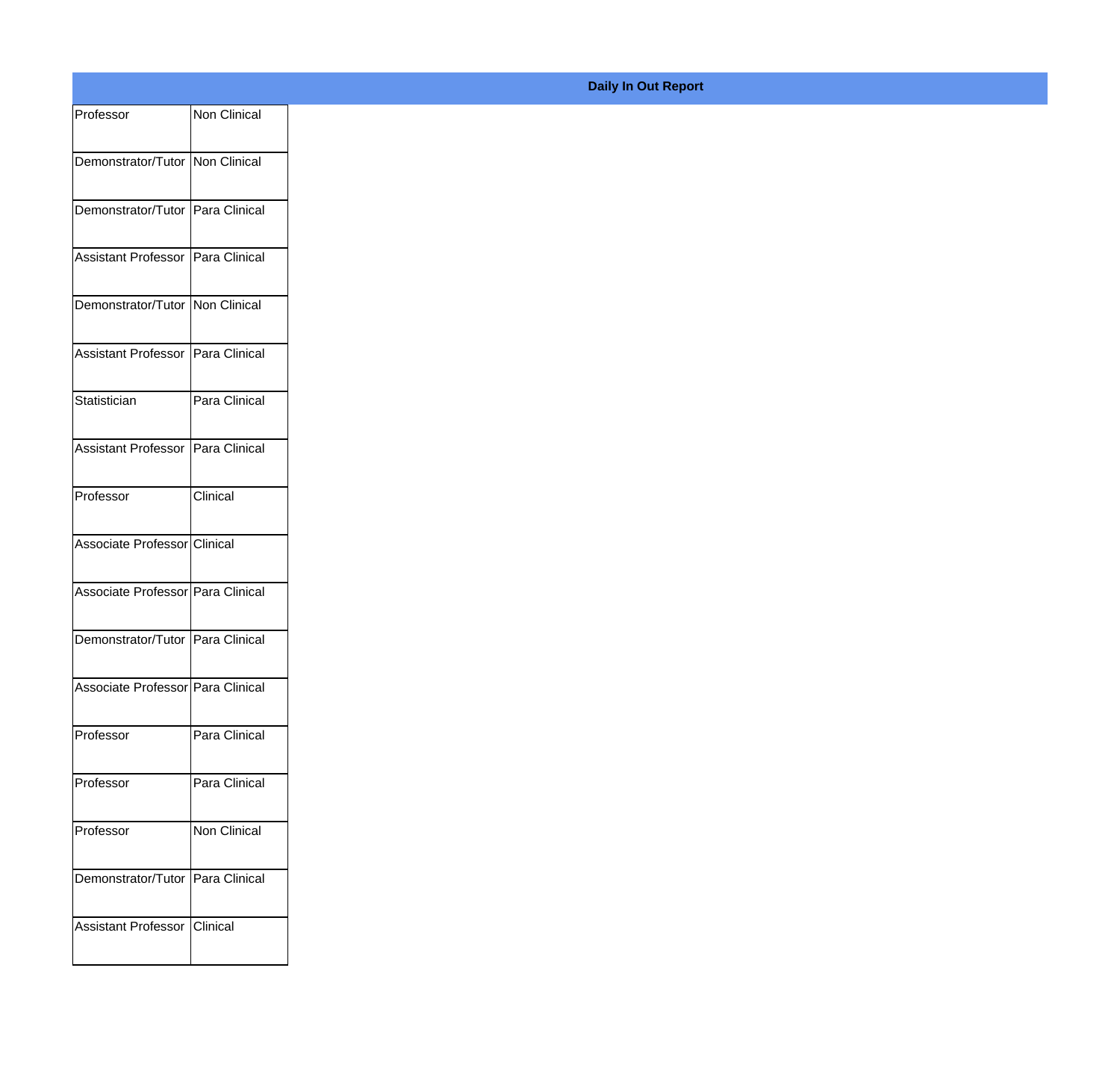|                                                   | <b>Daily In Out Report</b>                       |             |          |       |   |                               |  |  |
|---------------------------------------------------|--------------------------------------------------|-------------|----------|-------|---|-------------------------------|--|--|
| <b>Government</b><br>Medical College,<br>lKhandwa | DR AJAY GANGJI                                   | 30 May 2020 | 11:41:34 | 00:00 | E | <b>General Surgery</b>        |  |  |
| Government<br>Medical College,<br>Khandwa         | <b>DR SITARAM</b><br>ISOLANKI                    | 30 May 2020 | 08:57:13 | 00:00 | E | Forensic<br><b>I</b> Medicine |  |  |
| Government<br>Medical College,<br>lKhandwa        | <b>IDR NITESHKUMAR</b><br>IKISHORILAL<br>RATHORE | 30 May 2020 | 11:38:20 | 00:00 | E | Pharmacology                  |  |  |
| Government<br>Medical College,<br>lKhandwa        | DR NEERAJ KUMAR                                  | 30 May 2020 | 10:34:10 | 00:00 | E | Dentisry                      |  |  |
| Government<br>Medical College,<br>Khandwa         | DR SUNIL BAJOLIYA                                | 30 May 2020 | 10:17:03 | 00:00 | E | OTO-Rhiono-<br>Laryngology    |  |  |
| Government<br>Medical College,<br>Khandwa         | DR NISHA MANDLOI<br><b>IPANWAR</b>               | 30 May 2020 | 09:43:40 | 00:00 | E | Obstetrics &<br>Gynaecology   |  |  |
| Government<br>Medical College,<br>Khandwa         | IDR SATISH<br>ICHANDEL                           | 30 May 2020 | 10:01:43 | 00:00 | E | Pharmacology                  |  |  |
| Government<br>Medical College,<br>Khandwa         | <b>DR MUKTESHWARI</b><br>IGUPTA                  | 30 May 2020 | 09:40:46 | 00:00 | E | Pharmacology                  |  |  |